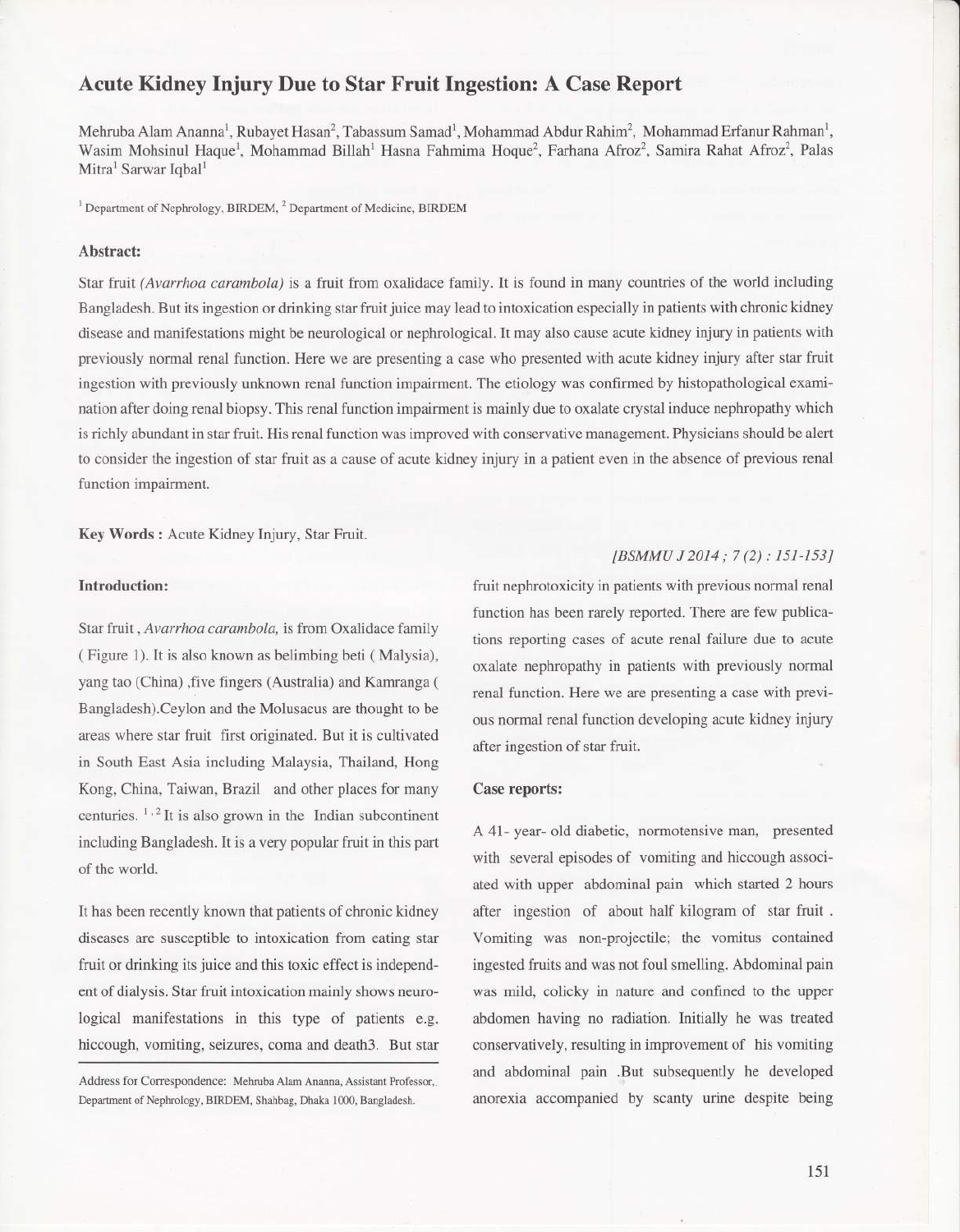hemodynamically stable with normal pulse and blood pressure. Though his previous renal function was normal, at this time his serum creatinine was raised (3.Zmgldl) . At this stage he was referred to nephrology unit for specialized management. On query, he denied any other systemic illness or ingestion of any NSAIDs or other nephrotoxic and/or herbal medication.

At the time of admission in nephrology unit he was conscious and oriented. He was not dehydrated and was euvolumic. His pulse rate was 80 beats/min , blood pressure was 130/80 mm of Hg and temperature was normal. Other systemic examinations including optic fundi were normal. Bed side urine was negative for <sup>a</sup> albumin, acetone and sugar. The white cell count was 8.5X10 9/L, haemoglobin 12.5 gm/dl, and platelet count 370x10 9/L. His serum creatinine and blood urea were 7.0 mg/and 116mg/dl respectively. Urine RME showed pus cell 4-6 /HPF, epithelial cell 2-4/HPF, RBC 2-4/HPF with oxalate crystaluria and urine for phase contrast microscopy yielded l07o dysmorphic RBC. His serum electrolytes revealed hypokalaemia with acidosis (Na-137 mmol /l, K- 3.1mmol/l, Cl- 100 mmol/l, CO 2 -20mmol/L). His liver function tests ,other biochemical reports including S Ca, S Mg , S PO4, fasting lipid profile, ECG ,CXR (PA view) were essentially normal but USG of whole abdomen showed swollen kidneys bilaterally(right kidney 111mm, left kidney 107mm) with decreased cortical echogenicity.

During his hospital stay his serum creatinine was gradually rising and it was 8.5mg/dl after two days of his admission in renal unit. His urine output was still 200-250m1/day. To establish the definite cause of his acute kidney injury, renal biopsy was done for histopatholgical examination which showed global hyalinization of glomeruli with dilated tubules lined by flattened epithelial cells. Some tubules showed cytoplasmic swelling and vacoulation of the lining cells. Few tubules contained eosinophillic debris often mixed with degenerated cells and one tubule showed crystalline deposit. Intersitium revealed marked oedema with focal aggregates of lymphocytes. (Figure 2) All these findings established the diagnosis of acute tubular necrosis as a cause of his acute kidney injury.

With conservative managements his renal function was improving gradually and the patient went into the diuretic phase from the 4th day of admission. Urine output was raised to3 litres/day( from 250ml/day on admission) and serum creatinine came down to 1.2 gm/dl after eight days of his admission and he was discharged with a diagnosis of acute kidney injury due to star fruit toxicity with diabetes. On follow up visits at two and six weeks after discharge his renal function was found stable within normal range.

## Discussion:

Our patient presented initially with vomiting, hiccough and abdominal pain without any other types of neurological manifestations and subsequently developed acute kidney injury which improved with conservative management. There are few case reports and studies which showed neurological toxicities were the main presentation in patients with pre-existing chronic kidney disease specially in stage 3-5 without any correlation whether they are on dialysis or not, leading coma and status epilepticus a refractory to conventional therapy<sup>4</sup> and death. Neto et al. performed a study on the treatment and outcome in a number of uremic patients who were intoxicated with star fruit. All of them presented with different types of neurological manifestations like hiccough, mental confusion, seizures and coma.<sup>5</sup> In Bangladesh, a case of star fruit intoxication in a patient with pre-existing chronic kidney has been reported who presented with hiccough and disorientation.<sup>6</sup>

In addition to causing neurological symptoms as described, star fruit may cause reversible acute nephrotoxic effects. Chen et al. first reported two cases of acute